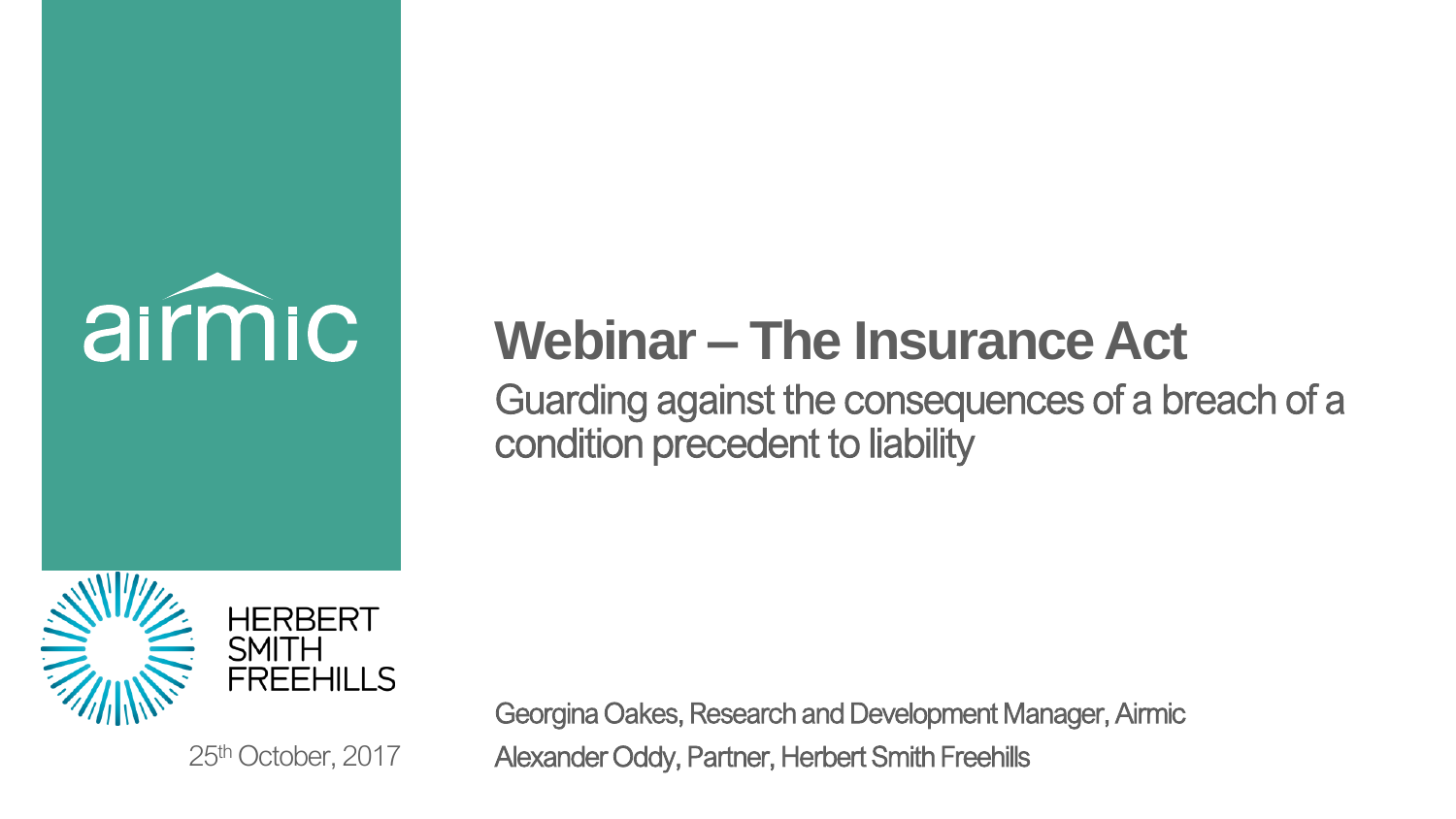## Airmic research and guidance

2

### airmic

The Insurance Act 2015 - 10 months on **Guide 2017** 



### airmic

### **Insurance Act - Conditions Precedent**

Guarding against the potentially unfair consequences of a breach of a condition precedent to liability

**Guide 2017** 

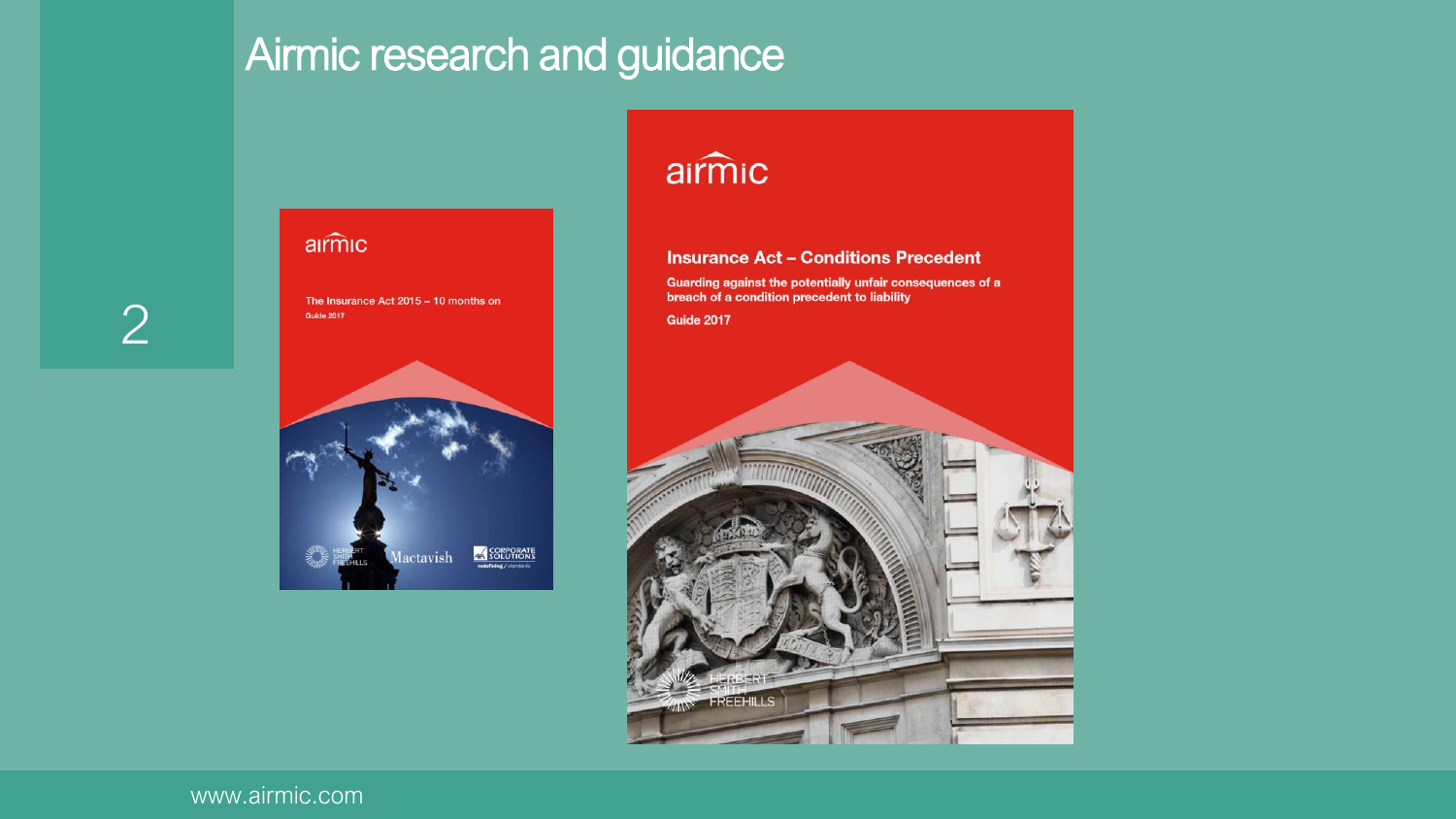**Conditions precedent to the validity of the contract**

> **Conditions precedent to the insurers liability**

### **Bare conditions**

### **Insurance Policy Conditions**

A quick reminder

### **Identifying** conditions precedent

- Term labelled as a condition precedent
- The significance of the term identifies it as a condition precedent
- Consequences of term breach are set out
- Policy has a sweeper clause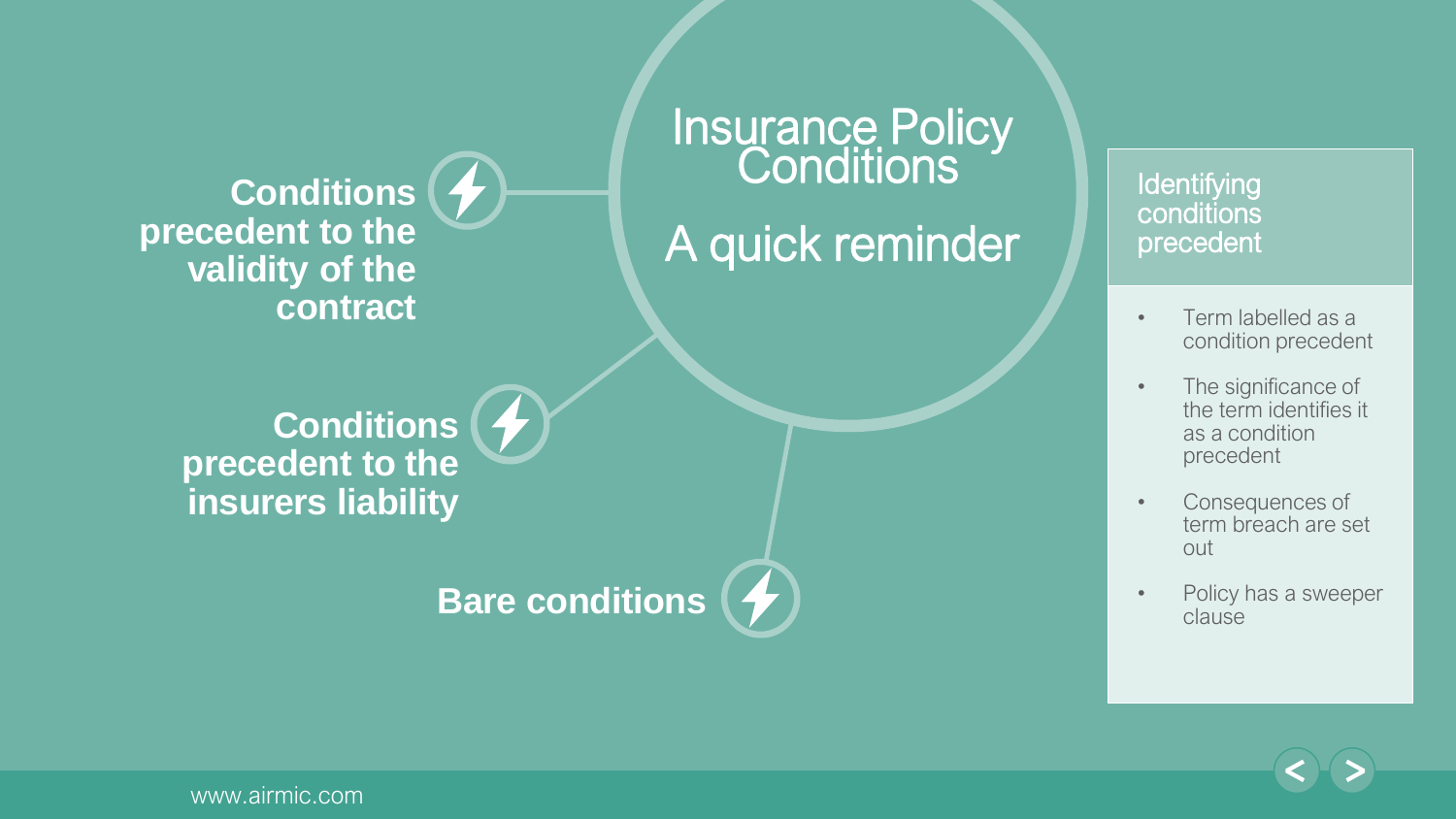# 4

## Clauses to be aware of

inclusion of sweeper clauses

| Sweeper clauses |                                                                                   | <b>Critical information clauses</b> |                                                                                               |
|-----------------|-----------------------------------------------------------------------------------|-------------------------------------|-----------------------------------------------------------------------------------------------|
| $\bullet$       | A clause declaring all terms in a<br>policy to be conditions precedent            |                                     | A clause converting pre-<br>contractual representations made<br>by an insured into warranties |
| $\bullet$       | Can circumvent the requirement<br>that warranties become<br>suspensive conditions |                                     | Can counter-effect the<br>requirement that basis clauses<br>are abolished                     |
| $\bullet$       | Review polices and resist the                                                     |                                     |                                                                                               |

• Review policies and understand the impact of any critical information clauses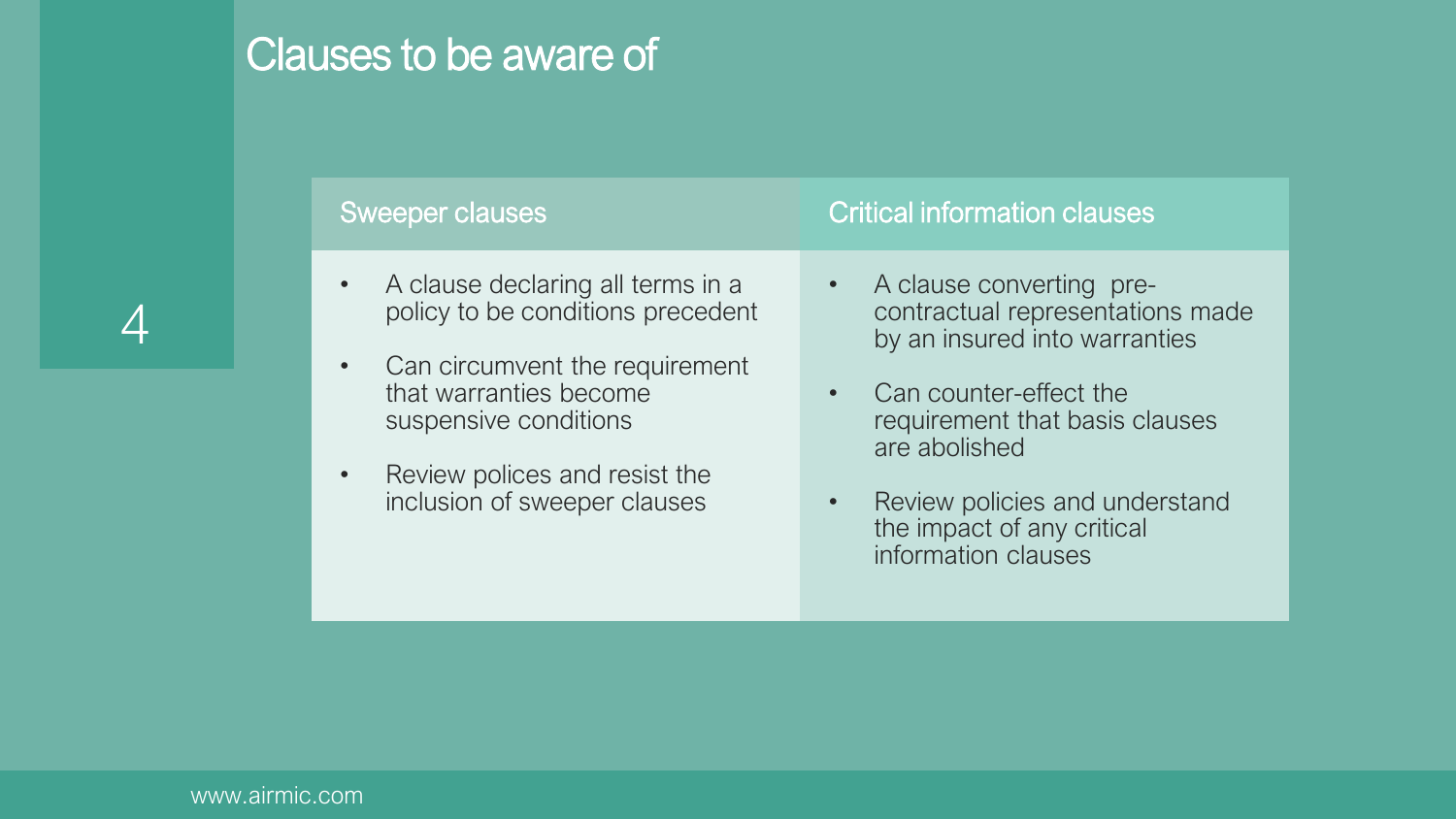## Protecting against conditions precedent





### Policy endorsement

### Proposed endorsement #1

"It is understood and agreed between the insured and the insurer that no term of this policy is intended to be nor should be construed as a condition precedent to the attachment of cover under this policy or to the insurer's liability to pay a claim or any part of it".

### Proposed endorsement #2

"No term of this policy is intended to be nor shall be construed as a condition precedent to the attachment of cover or to the payment of a claim unless the specific term is individually and expressly described as such. Any term of this policy which purports to make the compliance with any other term of this policy, whether identified specifically or generically, a condition precedent to the attachment of cover or to the payment of a claim shall be void and of no effect."